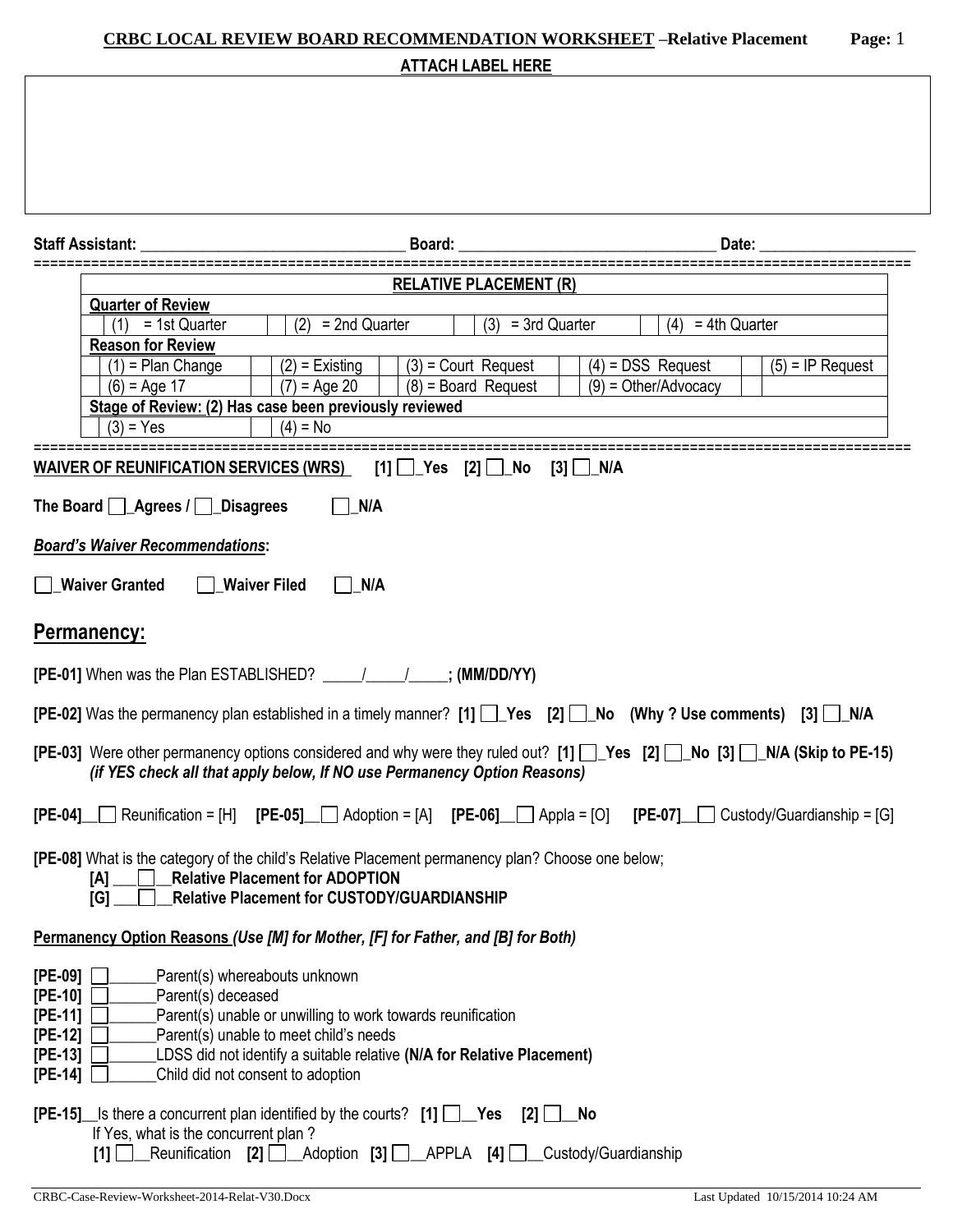| <b>CRBC LOCAL REVIEW BOARD RECOMMENDATION WORKSHEET -Relative Placement</b><br>Page: 2                                                    |                                                                                                                                                                       |                                                                                                                        |  |  |  |
|-------------------------------------------------------------------------------------------------------------------------------------------|-----------------------------------------------------------------------------------------------------------------------------------------------------------------------|------------------------------------------------------------------------------------------------------------------------|--|--|--|
| <b>[PE-16]</b> Is the LDSS implementing the concurrent plan set forth by the courts? $[1]$<br>$\mathsf{I2}$<br>No<br>N/A<br>[3]           |                                                                                                                                                                       |                                                                                                                        |  |  |  |
| If No, what is the plan the LDSS is implementing?<br>[1] Reunification [2] Adoption [3] APPLA [4] Custody/Guardianship [5]<br><b>NONE</b> |                                                                                                                                                                       |                                                                                                                        |  |  |  |
|                                                                                                                                           | [PE-17] Does the Local Board Agree that the appropriate Concurrent Planning took place according to State and Federal guidelines?<br>$[1]$ $\Box$ Yes $[2]$ $\Box$ No |                                                                                                                        |  |  |  |
|                                                                                                                                           |                                                                                                                                                                       | <b>Unknown</b><br>$[PE-18]$ Is Birth parent incarcerated ? [1] $\Box$ Yes [2] $\Box$ No<br>[3]                         |  |  |  |
| <b>[PE-19]</b> Did child consent to adoption ? [169]                                                                                      |                                                                                                                                                                       |                                                                                                                        |  |  |  |
|                                                                                                                                           | Code                                                                                                                                                                  | <b>Description</b>                                                                                                     |  |  |  |
|                                                                                                                                           | 1                                                                                                                                                                     | <b>Yes</b>                                                                                                             |  |  |  |
|                                                                                                                                           | 2<br>3                                                                                                                                                                | Child DID NOT want to be adopted<br>N/A under age of consent                                                           |  |  |  |
|                                                                                                                                           | 4                                                                                                                                                                     | <b>Unknown</b>                                                                                                         |  |  |  |
|                                                                                                                                           | 5                                                                                                                                                                     | No, (medically fragile or mental health reasons)                                                                       |  |  |  |
|                                                                                                                                           | 6                                                                                                                                                                     | Yes, with conditions                                                                                                   |  |  |  |
|                                                                                                                                           |                                                                                                                                                                       | <b>[PE-20]</b> Did child receive adoptive counseling in last 6 months ? $[1]$ $[$ Yes $[2]$ $[$ No<br>$[3]$ $\Box$ N/A |  |  |  |
|                                                                                                                                           |                                                                                                                                                                       | <b>[PE-21]</b> How long has the youth had a plan of <b>Relative Placement</b> ?                                        |  |  |  |
| 0 to 6 months<br>[1]<br>7 to 11 months<br>[2]<br>[3]<br>1 year to 2 years<br>2 year to 3 years<br>$[4]$<br>3 years or more<br>$\sqrt{5}$  |                                                                                                                                                                       |                                                                                                                        |  |  |  |
| <b>Board's Permanency Recommendations</b>                                                                                                 |                                                                                                                                                                       |                                                                                                                        |  |  |  |
| $[PE-22]$<br><b>F11</b>                                                                                                                   |                                                                                                                                                                       | Yes, The Board Agrees with the Departments Permanency plan.                                                            |  |  |  |
| [2] No, The Board Disagrees with the Departments Permanency plan.                                                                         |                                                                                                                                                                       |                                                                                                                        |  |  |  |
| If NO, what Permanency Plan does the Board Recommend? And Why?                                                                            |                                                                                                                                                                       |                                                                                                                        |  |  |  |
| [PE-23] [1] Reunification [2] Adoption [3] APPLA [4] Custody/Guardianship                                                                 |                                                                                                                                                                       |                                                                                                                        |  |  |  |
| [PE-24] Permanency Comments: (Use back page for more)                                                                                     |                                                                                                                                                                       |                                                                                                                        |  |  |  |
|                                                                                                                                           |                                                                                                                                                                       |                                                                                                                        |  |  |  |
| <b>Termination of Parental Rights (TPR)</b>                                                                                               |                                                                                                                                                                       |                                                                                                                        |  |  |  |
|                                                                                                                                           |                                                                                                                                                                       | $[TP-01]$ Was TPR filed ? $[1]$ $\Box$ Yes $[2]$ $\Box$ No (Go to TPR Petition)                                        |  |  |  |
| [TP-02] If filed, was TPR filed timely ? [1] D Yes [2] D No<br>$[3]$ $\Box$ N/A                                                           |                                                                                                                                                                       |                                                                                                                        |  |  |  |
| $[TP-03]$ TPR Filed Date: $\_\_\_\_\_\_\_\_\_\$ [3] $\_\_\_\_\_\_\_\_\_\_\_\$                                                             |                                                                                                                                                                       |                                                                                                                        |  |  |  |
| <b>Filed Notice of Objection: (If TPR filed)</b>                                                                                          |                                                                                                                                                                       |                                                                                                                        |  |  |  |
| $[TP-04]$ Mother $[1]$ $\rightarrow$ Yes $[2]$ $\rightarrow$ No $[3]$ $\rightarrow$ N/A<br>[4] <b><i>∐_</i>Unknown</b>                    |                                                                                                                                                                       |                                                                                                                        |  |  |  |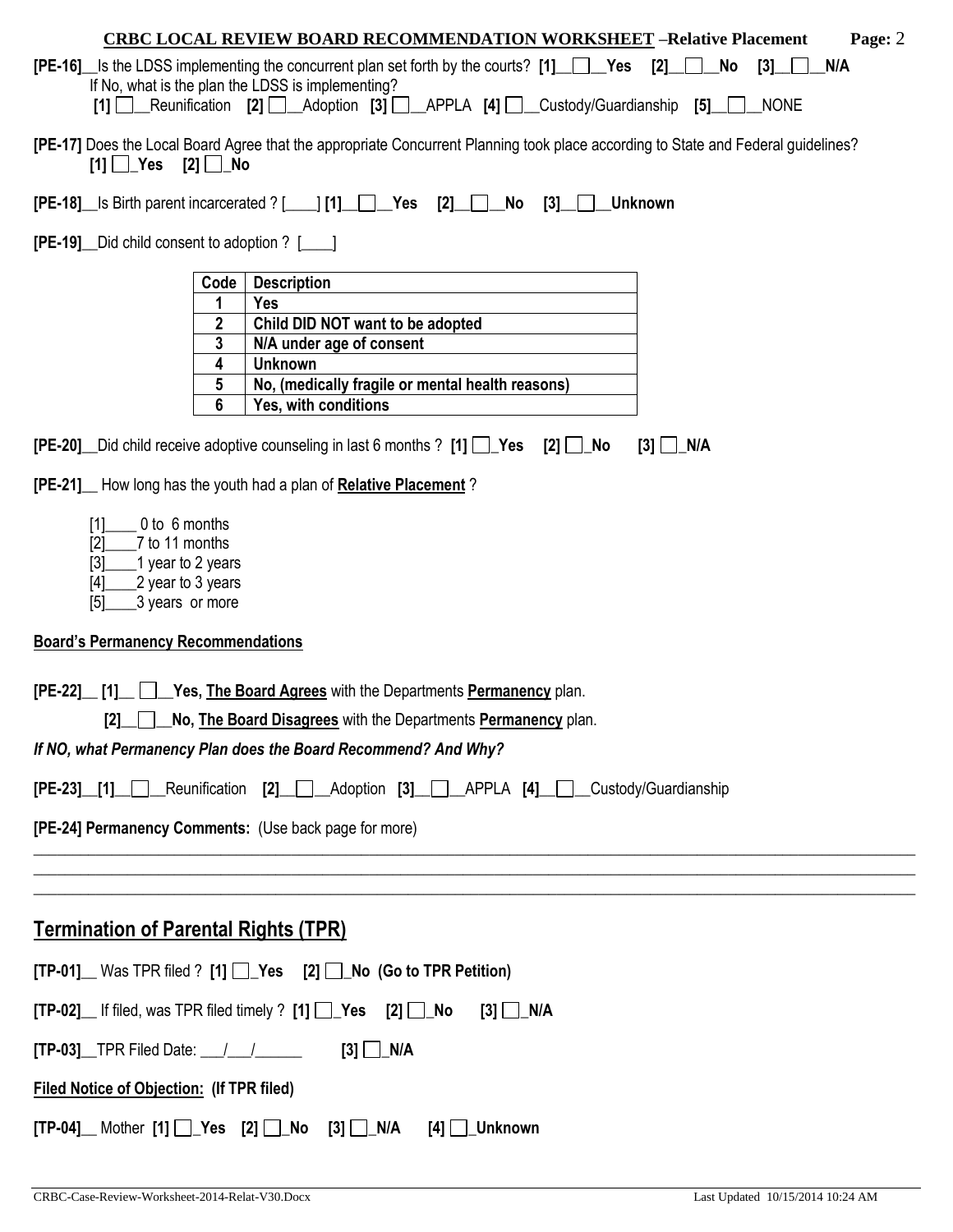| <b>CRBC LOCAL REVIEW BOARD RECOMMENDATION WORKSHEET - Relative Placement</b><br>Page: 3                                                                                                                                                 |
|-----------------------------------------------------------------------------------------------------------------------------------------------------------------------------------------------------------------------------------------|
| $[TP-05]$ Father $[1]$ $\begin{bmatrix} 2 \end{bmatrix}$ No $[3]$ N/A<br>[4] ∐_Unknown                                                                                                                                                  |
| <b>[TP-06]</b> Was Publication made for Parent whose whereabouts are Unknown ? [1] $\Box$ Yes [2] $\Box$ No [3] $\Box$ N/A                                                                                                              |
| <b>TPR Filed</b>                                                                                                                                                                                                                        |
| $[TP-07]$ TPR Hearing Date: $\angle$ / $\angle$ [3] N/A                                                                                                                                                                                 |
| $[TP-08]$ TPR Granted: $[1]$ $\Box$ Yes $[2]$ $\Box$ No<br>[3] <u>□</u> _N/A                                                                                                                                                            |
| $[TP-09]$ TPR Granted Date: $\frac{1}{\sqrt{2}}$                                                                                                                                                                                        |
| $[TP-10]$ Was TPR APPEALED ?: $[1]$ $[2]$ Yes $[2]$ $[3]$ $[3]$ $[3]$ $[4]$ $[4]$ $[2]$ Pending $[5]$ $[3]$ Unknown                                                                                                                     |
| $[TP-11]$ Did Appeal delay TPR? $[1]$ $\Box$ Yes $[2]$ $\Box$ No $[3]$ $\Box$ N/A                                                                                                                                                       |
| <b>[TP-12]</b> Does Local Board Agree that TPR was done timely? $[1]$ $[$ Yes $[2]$ $[$ No<br>$[3]$ N/A                                                                                                                                 |
| <b>TPR Petition (Only if TPR is NOT Filed)</b>                                                                                                                                                                                          |
| The Board recommends that a petition for TPR: $[TP-13]$ [1] be filed OR, [2] be granted                                                                                                                                                 |
| [TP-14] The Board finds that F.L. Article 5-525.1, applies, because it requires action for TPR due to;                                                                                                                                  |
| $[TP-14-a]$ [1] child in care 15 out of 22 months;<br>$[TP-14-b]$ [2] abandoned infant;<br>[TP-14-c]_conviction/incarceration; [M] __Mother [F] __Father [B] __Both.                                                                    |
| [TP-15] [1] NOT be filed OR, [2] NOT be granted because:<br>$[TP-16]$ $[1]$ the child has been placed with relatives,<br>[2] DSS failed to provide required reunification services, or<br>[3] there is a compelling reason not to file. |
| [TP-17] TPR Comments: (Use back page for more)                                                                                                                                                                                          |
|                                                                                                                                                                                                                                         |
|                                                                                                                                                                                                                                         |
| <b>CASE PLANNING</b>                                                                                                                                                                                                                    |
| <b>[CP-01]</b> Were efforts made to involve the family in the case planning process? [1] Ves<br>$[2]$ $\Box$ No                                                                                                                         |
| [CP-02] Did the child have a Family Involvement Meeting (FIM) prior to entry? [1] Yes [2] No [3] Unknown                                                                                                                                |
| If yes dates:<br>$[CP-03]$ (date#1) $1$<br>$[CP-04]$ $(date#2)$ $1$<br>$[CP-05]$ (date#3) $/$<br>$[CP-06]$ (date#4)                                                                                                                     |
| <b>[CP-07]</b> If no, has a Family Involvement Meeting been scheduled? [1] <b>The Yes</b><br>$[2]$ $\Box$<br>No                                                                                                                         |
| [CP-08] Case Planning Comments: (Use back page for more)                                                                                                                                                                                |
|                                                                                                                                                                                                                                         |

\_\_\_\_\_\_\_\_\_\_\_\_\_\_\_\_\_\_\_\_\_\_\_\_\_\_\_\_\_\_\_\_\_\_\_\_\_\_\_\_\_\_\_\_\_\_\_\_\_\_\_\_\_\_\_\_\_\_\_\_\_\_\_\_\_\_\_\_\_\_\_\_\_\_\_\_\_\_\_\_\_\_\_\_\_\_\_\_\_\_\_\_\_\_\_\_\_\_\_\_\_\_\_\_\_\_\_\_\_\_\_\_\_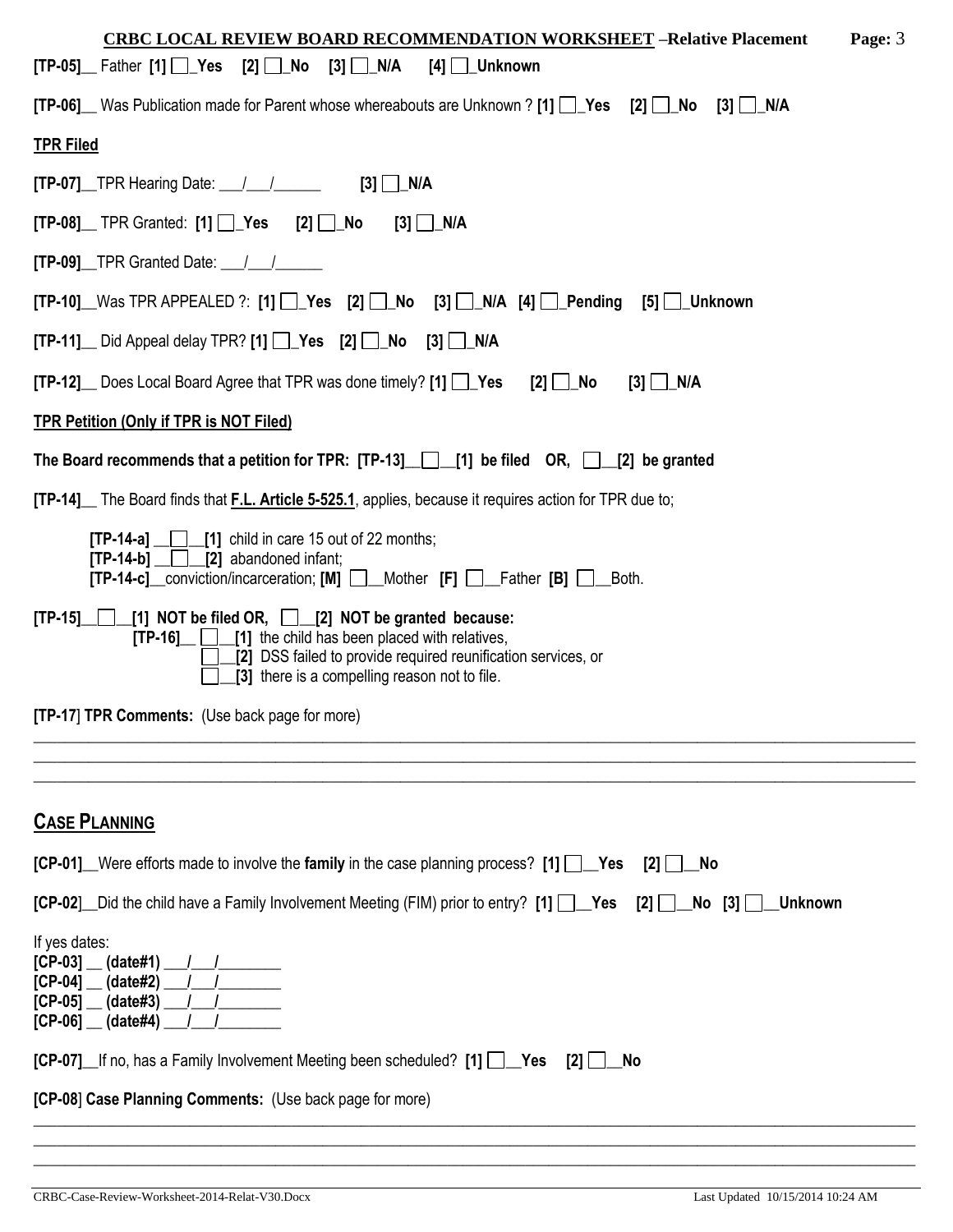| <b>CRBC LOCAL REVIEW BOARD RECOMMENDATION WORKSHEET -Relative Placement</b>                | Page: $4$ |
|--------------------------------------------------------------------------------------------|-----------|
| <b>SERVICE AGREEMENT</b>                                                                   |           |
| [SA-01] Is there a signed service agreement?                                               |           |
| $[1]$ $\Box$ Yes $[2]$ $\Box$ No                                                           |           |
| [4] Worker reported signed service agreement but did not provide documentation to support. |           |
| [SA-02] If there is a signed service agreement, who SIGNED it? (Check all that apply)      |           |
| Youth                                                                                      |           |
| <b>Mother</b><br>[2]                                                                       |           |

| Both<br>[4]         |  |
|---------------------|--|
| $[5]$ Relative      |  |
| $[6]$ Guardian      |  |
| $[7]$ Fictive Kin   |  |
| <b>Other</b><br>[8] |  |

**[SA-03]\_\_**Date of last signed service agreement **\_\_\_/\_\_\_/\_\_\_\_\_\_\_\_ (MM/DD/YYYY)**

**[SA-04**] **Service Agreement Comments:** (Use back page for more)

 $[3]$   $\Box$  **Father** 

**Emancipation/Independence:** *(Is Child 14 years old and older?)* **[1]\_\_ \_Yes [2]\_\_ \_No (SKIP Section )**

\_\_\_\_\_\_\_\_\_\_\_\_\_\_\_\_\_\_\_\_\_\_\_\_\_\_\_\_\_\_\_\_\_\_\_\_\_\_\_\_\_\_\_\_\_\_\_\_\_\_\_\_\_\_\_\_\_\_\_\_\_\_\_\_\_\_\_\_\_\_\_\_\_\_\_\_\_\_\_\_\_\_\_\_\_\_\_\_\_\_\_\_\_\_\_\_\_\_\_\_\_\_\_\_\_\_\_\_\_\_\_\_\_

\_\_\_\_\_\_\_\_\_\_\_\_\_\_\_\_\_\_\_\_\_\_\_\_\_\_\_\_\_\_\_\_\_\_\_\_\_\_\_\_\_\_\_\_\_\_\_\_\_\_\_\_\_\_\_\_\_\_\_\_\_\_\_\_\_\_\_\_\_\_\_\_\_\_\_\_\_\_\_\_\_\_\_\_\_\_\_\_\_\_\_\_\_\_\_\_\_\_\_\_\_\_\_\_\_\_\_\_\_\_\_\_\_ \_\_\_\_\_\_\_\_\_\_\_\_\_\_\_\_\_\_\_\_\_\_\_\_\_\_\_\_\_\_\_\_\_\_\_\_\_\_\_\_\_\_\_\_\_\_\_\_\_\_\_\_\_\_\_\_\_\_\_\_\_\_\_\_\_\_\_\_\_\_\_\_\_\_\_\_\_\_\_\_\_\_\_\_\_\_\_\_\_\_\_\_\_\_\_\_\_\_\_\_\_\_\_\_\_\_\_\_\_\_\_\_\_

| Code | <b>Description</b>               |
|------|----------------------------------|
|      | Yes                              |
| 2    | No                               |
| 3    | <b>Medically Fragile</b>         |
| 4    | <b>Mental Health Reasons</b>     |
| 5    | No, in Juvenile Justice Facility |
| 6    | <b>Correctional Facility</b>     |
|      | OTHER:                           |

**[EI-01]\_\_**Is youth receiving appropriate services to adequately prepare for independent living when the he/she leaves out-of-home care? **[\_\_\_\_] (Use the codes above)**

\_\_\_\_\_\_\_\_\_\_\_\_\_\_\_\_\_\_\_\_\_\_\_\_\_\_\_\_\_\_\_\_\_\_\_\_\_\_\_\_\_\_\_\_\_\_\_\_\_\_\_\_\_\_\_\_\_\_\_\_\_\_\_\_\_\_\_\_\_\_\_\_\_\_\_\_\_\_\_\_\_\_\_\_\_\_\_\_\_\_\_\_\_\_\_\_\_\_\_\_\_\_\_\_\_\_\_\_\_\_\_\_\_ \_\_\_\_\_\_\_\_\_\_\_\_\_\_\_\_\_\_\_\_\_\_\_\_\_\_\_\_\_\_\_\_\_\_\_\_\_\_\_\_\_\_\_\_\_\_\_\_\_\_\_\_\_\_\_\_\_\_\_\_\_\_\_\_\_\_\_\_\_\_\_\_\_\_\_\_\_\_\_\_\_\_\_\_\_\_\_\_\_\_\_\_\_\_\_\_\_\_\_\_\_\_\_\_\_\_\_\_\_\_\_\_\_ \_\_\_\_\_\_\_\_\_\_\_\_\_\_\_\_\_\_\_\_\_\_\_\_\_\_\_\_\_\_\_\_\_\_\_\_\_\_\_\_\_\_\_\_\_\_\_\_\_\_\_\_\_\_\_\_\_\_\_\_\_\_\_\_\_\_\_\_\_\_\_\_\_\_\_\_\_\_\_\_\_\_\_\_\_\_\_\_\_\_\_\_\_\_\_\_\_\_\_\_\_\_\_\_\_\_\_\_\_\_\_\_\_

| 1 (Use the codes above)<br><b>[EI-02]</b> Has LDSS or another agency assessed youth for independent living skills? [ |
|----------------------------------------------------------------------------------------------------------------------|
| [EI-03] Is youth receiving required Independent Living Skills? [1] Yes [2] No [3]   NA                               |
| [EI-04] Does Board agree that youth is receiving appropriate Independent Living Skills? [1] Pes [2] No [3] N/A       |

### **[EI-05**] **Emancipation/Independence Comments:** (Use back page for more)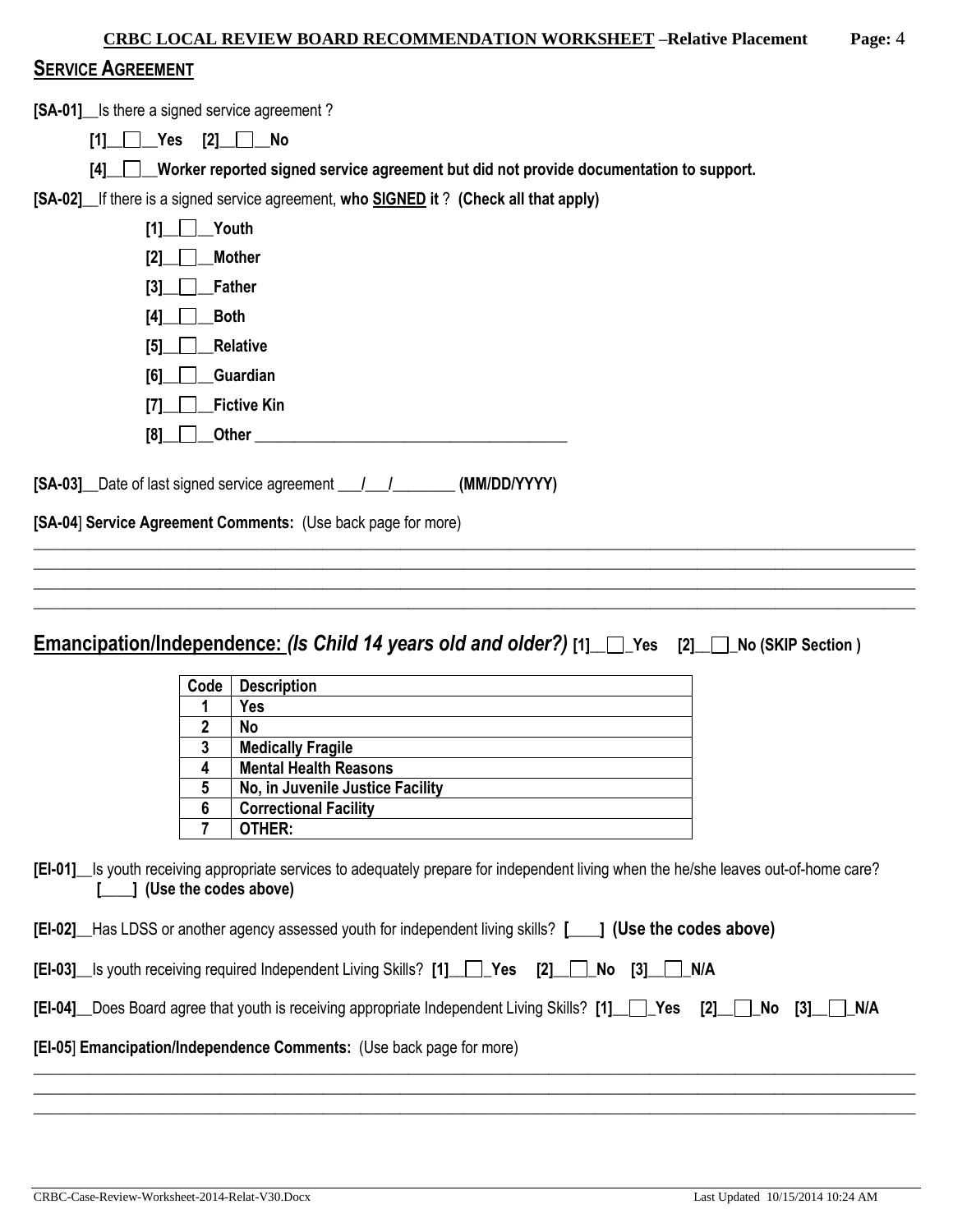## **Supportive Services**

Are appropriate services being offered to:

| [SS-A] Child:             | $[1]$ $\Box$ Yes $[2]$ $\Box$ No                                                                                   |  |
|---------------------------|--------------------------------------------------------------------------------------------------------------------|--|
| [SS-B] Foster/Kin Family: | $[1]$ $\Box$ Yes $[2]$ $\Box$ No                                                                                   |  |
| [SS-C] Birth Family:      | $[1]$ $\begin{array}{ c c c c c } \hline \end{array}$ Yes $[2]$ $\begin{array}{ c c c c c } \hline \end{array}$ No |  |

**[3] \_\_N/A (Not placed in foster family setting)** 

**(If YES, choose the services below)** 

| <b>DESCRIPTION</b>                      |            | <b>CHILD</b> |            | <b>FOSTER</b> |            | <b>BIRTH</b> |
|-----------------------------------------|------------|--------------|------------|---------------|------------|--------------|
| $[SS-01]$ $(1)$ Housing                 | $[SS-CHO]$ |              | $[SS-FHO]$ |               | $[SS-BHO]$ |              |
| $[SS-02]$<br>$(2)$ Medical              | [SS-CME]   |              | [SS-FME]   |               | [SS-BME]   |              |
| [SS-03] (3) Mental Health               | [SS-CMH]   |              | [SS-FMH]   |               | [SS-BMH]   |              |
| [SS-04] (4) Educational                 | [SS-CED]   |              | [SS-FED]   |               | [SS-BED]   |              |
| $[SS-05]$ $(5)$ Employment              | [SS-CEM]   |              | [SS-FEM]   |               | [SS-BEM]   |              |
| [SS-06] (6) Special Needs               | [SS-CSN]   |              | [SS-FSN]   |               | [SS-BSN]   |              |
| [SS-07] (7) Referral to DDA             | [SS-CDA]   |              | $[SS-FDA]$ |               | [SS-BDA]   |              |
| [SS-08] (8) Referral to DORS            | [SS-CDR]   |              | $[SS-FDR]$ |               | [SS-BDR]   |              |
| [SS-09] (9) Other (Specify in Comments) | [SS-COT]   |              | $[SS-FOT]$ |               | $[SS-BOT]$ |              |
| $[SS-10]$<br>(10) Visitation            | $[SS-COO]$ |              | $[SS-FOO]$ |               | $[SS-BOO]$ |              |
| [SS-11] (11) Substance Abuse            | $[SS-CSA]$ |              | $[SS-FSA]$ |               | $[SS-BSA]$ |              |

**[SS-12]\_\_**Does the Board recommend that the identified services continue during aftercare? **[1] \_\_Yes [2] \_\_No** 

**[SS-13**] \_\_**Supportive Services Comments:** (Use back page for more)

# **Siblings**

| [SB-01] Does child/youth have siblings with a permanency plan ? [1] [[Nes [2] [[No If Yes How many siblings? <u>section</u>                                     |
|-----------------------------------------------------------------------------------------------------------------------------------------------------------------|
| [SB-02] Are siblings being reviewed together ? [1] $\Box$ Yes [2] $\Box$ No (If no explain in comments below)                                                   |
|                                                                                                                                                                 |
|                                                                                                                                                                 |
| [SB-05] If siblings do not reside with child/youth, have efforts been made to place siblings together?<br>$[1]$ Yes $[2]$ No (If no, explain in comments below) |
| [SB-06] Does child/youth have visits with siblings who do not reside together? [1] Pes [2] No (If no explain in comments below)                                 |
| [SB-07] Does child/youth have visits with siblings who are not in care? [1] Yes [2] No (If no explain in comments below)<br>$[3]$ Unknown                       |
| [SB-08] Sibling Comments: (Use back page for more)                                                                                                              |
|                                                                                                                                                                 |

\_\_\_\_\_\_\_\_\_\_\_\_\_\_\_\_\_\_\_\_\_\_\_\_\_\_\_\_\_\_\_\_\_\_\_\_\_\_\_\_\_\_\_\_\_\_\_\_\_\_\_\_\_\_\_\_\_\_\_\_\_\_\_\_\_\_\_\_\_\_\_\_\_\_\_\_\_\_\_\_\_\_\_\_\_\_\_\_\_\_\_\_\_\_\_\_\_\_\_\_\_\_\_\_\_\_\_\_\_\_\_\_\_

\_\_\_\_\_\_\_\_\_\_\_\_\_\_\_\_\_\_\_\_\_\_\_\_\_\_\_\_\_\_\_\_\_\_\_\_\_\_\_\_\_\_\_\_\_\_\_\_\_\_\_\_\_\_\_\_\_\_\_\_\_\_\_\_\_\_\_\_\_\_\_\_\_\_\_\_\_\_\_\_\_\_\_\_\_\_\_\_\_\_\_\_\_\_\_\_\_\_\_\_\_\_\_\_\_\_\_\_\_\_\_\_\_ \_\_\_\_\_\_\_\_\_\_\_\_\_\_\_\_\_\_\_\_\_\_\_\_\_\_\_\_\_\_\_\_\_\_\_\_\_\_\_\_\_\_\_\_\_\_\_\_\_\_\_\_\_\_\_\_\_\_\_\_\_\_\_\_\_\_\_\_\_\_\_\_\_\_\_\_\_\_\_\_\_\_\_\_\_\_\_\_\_\_\_\_\_\_\_\_\_\_\_\_\_\_\_\_\_\_\_\_\_\_\_\_\_ \_\_\_\_\_\_\_\_\_\_\_\_\_\_\_\_\_\_\_\_\_\_\_\_\_\_\_\_\_\_\_\_\_\_\_\_\_\_\_\_\_\_\_\_\_\_\_\_\_\_\_\_\_\_\_\_\_\_\_\_\_\_\_\_\_\_\_\_\_\_\_\_\_\_\_\_\_\_\_\_\_\_\_\_\_\_\_\_\_\_\_\_\_\_\_\_\_\_\_\_\_\_\_\_\_\_\_\_\_\_\_\_\_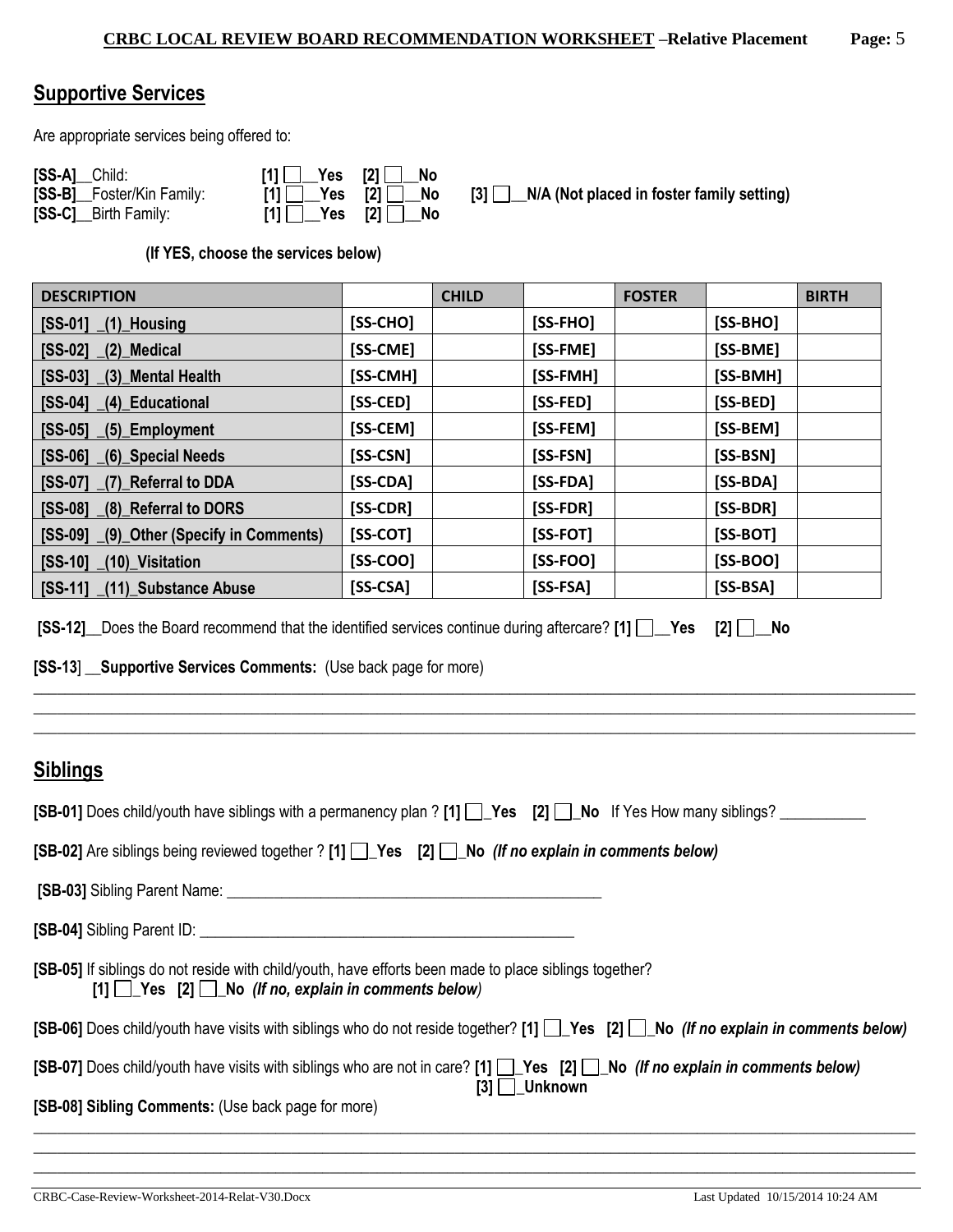### **LIVING ARRANGEMENT**

**[LA-02]** If child is currently in a Living Arrangement, where does the child reside: *(choose one)* **= [ ]**

| Code | <b>Description</b>                                                          |  |  |
|------|-----------------------------------------------------------------------------|--|--|
|      |                                                                             |  |  |
| 00   | N/A                                                                         |  |  |
| 40   | College                                                                     |  |  |
| 41   | Correctional Institution                                                    |  |  |
| 42   | Halfway House                                                               |  |  |
| 43   | Homeless Shelter                                                            |  |  |
| 44   | Own Home/Apartment                                                          |  |  |
| 45   | <b>ICPC Adoptive Home (incoming) - DO NOT USE FOR Out of Home Placement</b> |  |  |
| 46   | <b>ICPC Foster Home (incoming) - DO NOT USE FOR Out of Home Placement</b>   |  |  |
| 47   | Inpatient Psychiatric Care                                                  |  |  |
| 48   | Inpatient Medical Care                                                      |  |  |
| 49   | <b>Job Corps</b>                                                            |  |  |
| 50   | Runway                                                                      |  |  |
| 51   | Relative Home - DO NOT USE FOR Out of Home Placement                        |  |  |
| 52   | Respite Care- Not Psychiatric Respite                                       |  |  |
| 53   | <b>Secure Detention Facility</b>                                            |  |  |
| 54   | Father's Home - DO NOT USE FOR Out of Home Placement                        |  |  |
| 55   | Father and Stepmother/Paramour - DO NOT USE FOR Out of Home Placement       |  |  |
| 56   | Mother's Home - DO NOT USE FOR Out of Home Placement                        |  |  |
| 57   | Mother and Father's Home - DO NOT USE FOR Out of Home Placement             |  |  |
| 58   | Mother and Stepfather/Paramour - DO NOT USE FOR Out of Home Placement       |  |  |
| 59   | Trial Home Visit (Aftercare)                                                |  |  |
| 99   | Other                                                                       |  |  |
|      |                                                                             |  |  |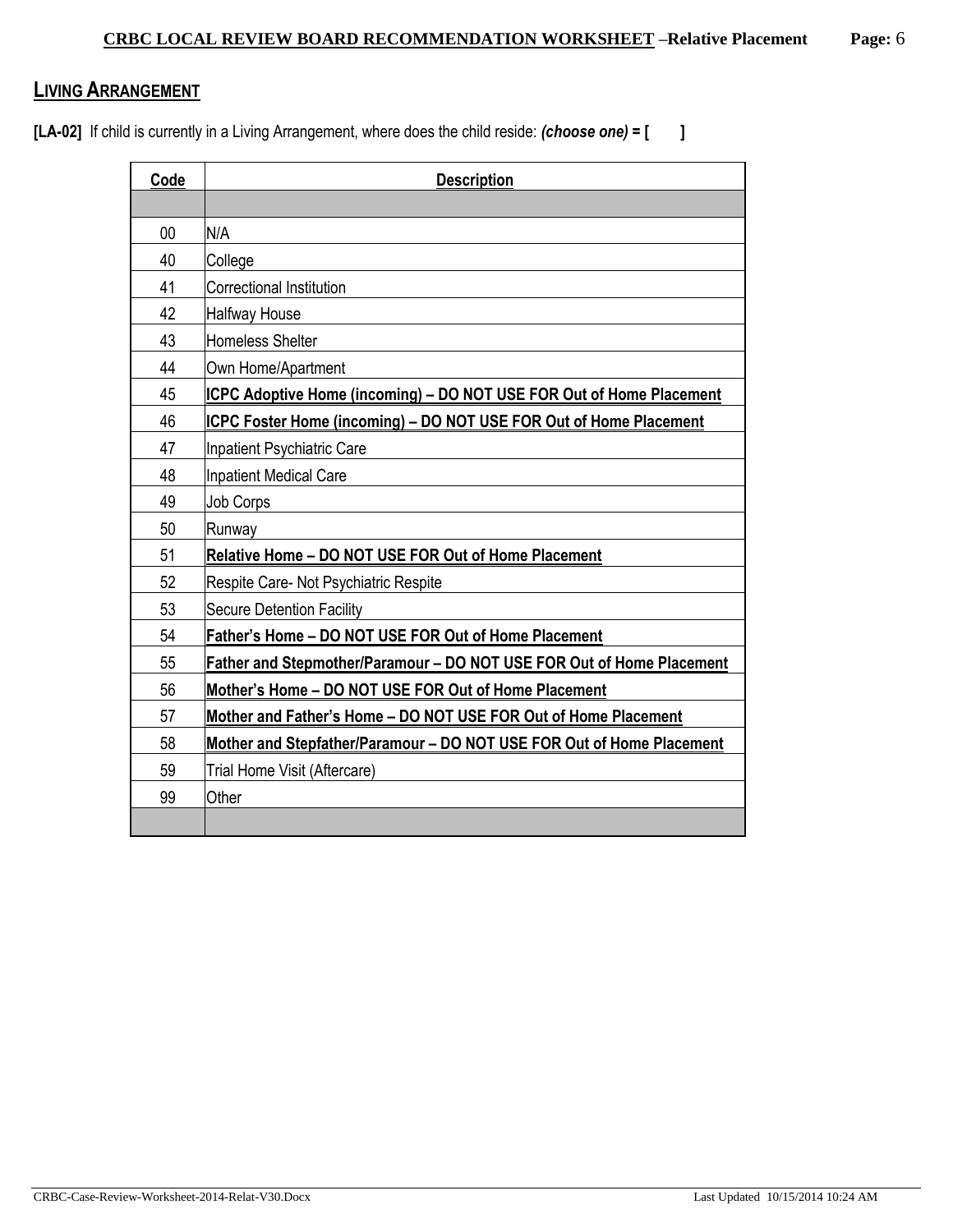## **Placement**

**(Use other and identify any category not listed below. If child is on runaway status and will return to one of the placement types listed below when returned check the appropriate category below)**.

**[PL-01]** Child's current placement is: *(choose one)* **= [ ]**

|    | Code                                                                                                                                                  | <b>Description</b>                                                                                  |          | <b>Description</b>                                                                                  |  |
|----|-------------------------------------------------------------------------------------------------------------------------------------------------------|-----------------------------------------------------------------------------------------------------|----------|-----------------------------------------------------------------------------------------------------|--|
|    |                                                                                                                                                       | <b>Family Homes</b>                                                                                 |          | <b>Group Homes</b>                                                                                  |  |
| 41 |                                                                                                                                                       | <b>Emergency Foster Home Care</b>                                                                   | 50       | <b>Alternative Living Units</b>                                                                     |  |
|    | 42                                                                                                                                                    | Formal Kinship Care                                                                                 | 51       | <b>Emergency Group Shelter Care</b>                                                                 |  |
|    | 43<br>Intermediate Foster Care                                                                                                                        |                                                                                                     | 52       | <b>Residential Group Homes</b>                                                                      |  |
|    | 44                                                                                                                                                    | Pre-Finalized Adoptive Home                                                                         | 53       | Teen Mother Programs                                                                                |  |
|    | 45                                                                                                                                                    | Refugee Child                                                                                       | 54       | <b>Therapeutic Group Homes</b>                                                                      |  |
|    | 46                                                                                                                                                    | Regular Foster Care                                                                                 | 55       | Independent Living Residential Program                                                              |  |
|    | 47                                                                                                                                                    | Restricted (Relative) Foster Care                                                                   |          |                                                                                                     |  |
|    | 48                                                                                                                                                    | <b>Treatment Foster Care</b>                                                                        |          | <b>Residential Treatment Centers</b>                                                                |  |
|    | 49                                                                                                                                                    | Treatment Foster Care (Private)                                                                     | 56       | <b>Residential Treatment Centers</b>                                                                |  |
|    |                                                                                                                                                       |                                                                                                     |          |                                                                                                     |  |
|    |                                                                                                                                                       | <b>SILA</b>                                                                                         |          |                                                                                                     |  |
|    | 57                                                                                                                                                    | Relative                                                                                            |          |                                                                                                     |  |
|    | 58                                                                                                                                                    | Non-Relative                                                                                        |          |                                                                                                     |  |
|    | 59                                                                                                                                                    | Own Dwelling                                                                                        |          |                                                                                                     |  |
|    |                                                                                                                                                       |                                                                                                     |          |                                                                                                     |  |
|    | 99                                                                                                                                                    | <b>OTHER</b>                                                                                        |          |                                                                                                     |  |
|    |                                                                                                                                                       |                                                                                                     |          |                                                                                                     |  |
|    |                                                                                                                                                       | [PL-02] lf OTHER, please specify:                                                                   |          |                                                                                                     |  |
|    |                                                                                                                                                       | <b>[PL-03]</b> How many placements has child/youth had in the last 12 months?: $\Box$ None $\Box$ 1 |          | $\mathbf{2}$<br>3<br>4 or more                                                                      |  |
|    |                                                                                                                                                       | [PL-04]_ls child/youth placed in their home jurisdiction? [1] □ Yes                                 | $[2]$ No |                                                                                                     |  |
|    |                                                                                                                                                       | [PL-05] IF NO above, what is the 2 digit jurisdiction placed in ? [                                 |          |                                                                                                     |  |
|    |                                                                                                                                                       |                                                                                                     |          |                                                                                                     |  |
|    |                                                                                                                                                       |                                                                                                     |          | Placement Stability (Placement Change within Last 12 months (If no changes select N/A or No Change) |  |
|    | [PS-01] Did Family Involvement Meeting (FIM) take place with most recent placement change?<br>$[1]$ $\Box$ Yes $[2]$ $\Box$ No $[3]$ $\Box$ No Change |                                                                                                     |          |                                                                                                     |  |
|    | <b>[PS-02]</b> For the most recent placement change, indicate the level of care for the new placement.                                                |                                                                                                     |          |                                                                                                     |  |
|    | No Change in last 12 months<br>[1]                                                                                                                    |                                                                                                     |          |                                                                                                     |  |

[2] **\_\_\_\_** Less restrictive level of care

[3] **D**\_More restrictive level of care

 $[4]$   $\Box$  Same level of care.

[5]  $\Box$  Information not available should be selected if there is not enough information in the case file, or review participants in attendance do not have sufficient information to allow for an answer.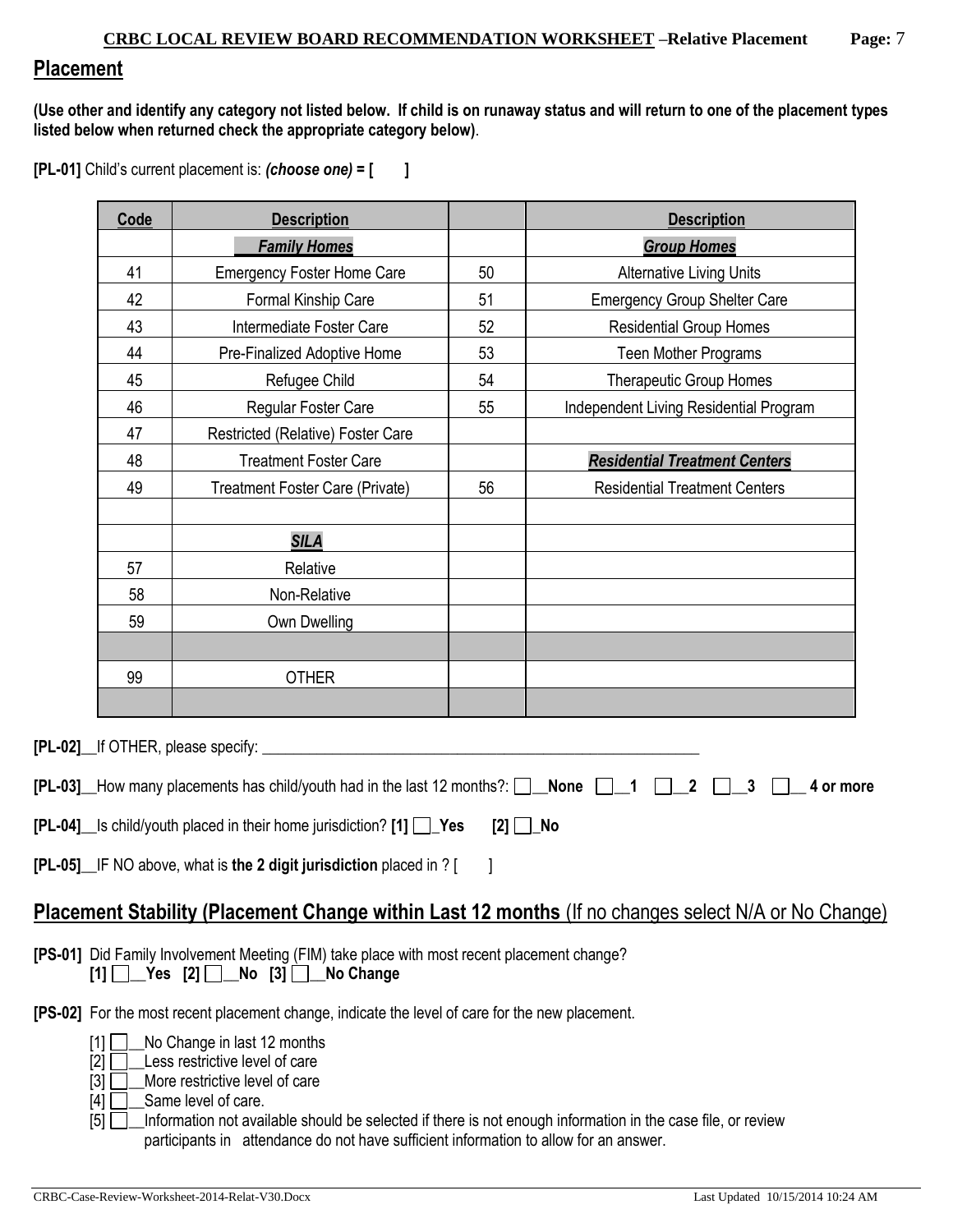### **CRBC LOCAL REVIEW BOARD RECOMMENDATION WORKSHEET –Relative Placement Page:** 8

- **[PS-02]** If the most recent placement change occurred for a positive reason, please indicate the primary reason below.
	- [1] **Transition towards Permanency Goal**
	- $[2]$   $\Box$  Placement with Relatives
	- $[3]$  Placement with Siblings

 $[4]$  Other

- [5] Not Applicable should be selected if the move did not occur for a positive reason, or the child did not experience a placement move in the past 12 months
- **[PS-03]** If the child's most recent placement change was primarily related to provider specific issues, please indicate the primary issue below.
	- [1] Provider home closed
	- [2] **D**\_Provider request (due to issues unrelated to the child)
	- [3] **Allegation of Provider Abuse/Neglect**
	- $[4]$   $\Box$  Founded incident of provider abuse/neglect

 $[5]$  Other

[6]  $\Box$  Not Applicable should be selected if the placement change was not due to a provider specific issue, or the child did not experience a placement move in the past 12 months.

- [7]  $\Box$  Information not available should be selected if there is not enough information in the case file, or review participants in attendance do not have sufficient information to allow for an answer.
- **[PS-04]** If the child's most recent placement change was primarily related to the child's specific issues, please indicate the primary issue below.
	- $[1]$  Behavioral
	- $[2]$  Health
	- [3] **Threats of Harm to Self or Others**
	- [4] **D**\_Sexualized
	- $[5]$  Delinquent Behavior
	- $[6]$  Runaway
	- [7] **\_\_\_Hospitalization**
	- $[8]$  Other
	- [9]  $\Box$  Not Applicable should be selected if the reason for the most recent placement change was unrelated to any specific behavior on the part of the child, or the child did not experience a placement move in the past 12 months.
	- [0]  $\Box$  Information not available should be selected if there is not enough information in the case file, or review participants in attendance do not have sufficient information to allow for an answer.
- **[PS-05]** While the child/youth was in the placement from which they were moved, were placement specific services provided adequate to support the foster parent (e.g., transportation, respite care, foster family counseling)?
	- $[1] \Box$  Yes  $[2]$  No
	- **[3]**  $\Box$  **Not Applicable** should be selected if the child did not experience a placement change in the past 12 months, if the placement was from a shelter or temporary placement setting, or the child did not experience a placement move in the past 12 months.
	- **[4] \_\_Information not available** should be selected if there is not enough information in the case file, or review participants in attendance do not have sufficient information to allow for an answer.

**[PS-06]** For the current placement, is there information that indicates a match between the child's needs and the provider's ability

- to meet those needs?
- $[1]$   $\Box$  Yes
- **[2] \_\_No**
- **[3] \_\_N/A** *should not be used*. However, it is included on the instrument in the event a reviewer encounters an odd circumstance in which it would not make sense to select any other option, such as in the case of a child on runaway status.
- **[4] \_\_Information not available** should be selected if there is not enough information in the case file, or review participants in attendance do not have sufficient information to allow for an answer.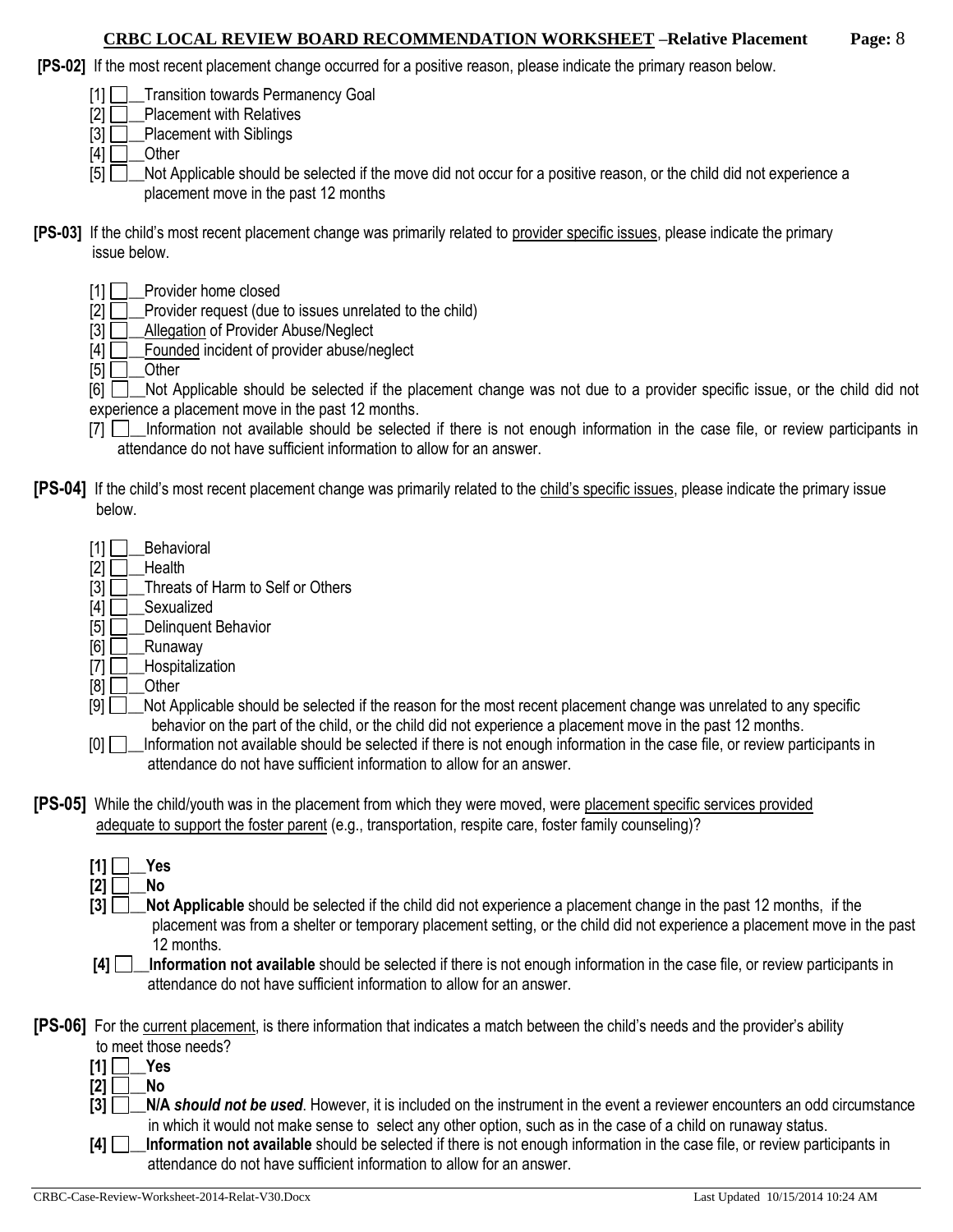### **CRBC LOCAL REVIEW BOARD RECOMMENDATION WORKSHEET –Relative Placement Page:** 9

**Board's Placement Recommendations** (*Mandatory if the Board DISAGREES with the* placement *plan.)*

| <u>Board S Placement Recommendations</u> ( <i>Mandatory in the board DisAGREES</i> With the placement <i>plan.)</i>                                                                                                                                   |
|-------------------------------------------------------------------------------------------------------------------------------------------------------------------------------------------------------------------------------------------------------|
| [PS-07] [1] Yes, The Board Agrees with the Departments Placement plan.                                                                                                                                                                                |
| No, The Board Disagrees with the Departments Placement plan.<br>[2]                                                                                                                                                                                   |
| If NO, what Placement Plan does the Board Recommend? And Why?                                                                                                                                                                                         |
| [PS-08] __(Choose Placement Code from Placement Table) ___ [                                                                                                                                                                                          |
|                                                                                                                                                                                                                                                       |
|                                                                                                                                                                                                                                                       |
| <b>Case Worker Visits</b>                                                                                                                                                                                                                             |
| [CW-01] What is the frequency of caseworker contact/visits between the social worker and the child/youth? Choose from below:                                                                                                                          |
| [0]<br>_Daily<br>Once a week<br>[1]                                                                                                                                                                                                                   |
| More than once a week<br>[2]                                                                                                                                                                                                                          |
| Less than once a week, but at least twice a month<br>$\lceil 3 \rceil$<br>Less than twice a month, but at least once a month<br>[4]                                                                                                                   |
| Less than once a month<br>[5]                                                                                                                                                                                                                         |
| [6]<br>Never<br>Quartely<br>[7]                                                                                                                                                                                                                       |
| [CW-02]_LDSS reports visits but is undocumented<br>$[1]$ $\Box$ Yes<br>$\boxed{2}$<br>- No                                                                                                                                                            |
|                                                                                                                                                                                                                                                       |
| Health and Mental Health (ALL AGES)                                                                                                                                                                                                                   |
| [HM-00] Does child/youth have developmental or other special needs? $[1]$ Yes<br>$\lceil 2 \rceil$<br>∣ No                                                                                                                                            |
| $[HM-01]$ Does child/youth have completed medical records? $[1]$ $\Box$ Yes<br>$[2]$ $\Box$ No                                                                                                                                                        |
| [HM-02] Lid child/youth receive a comprehensive health assessment, including mental health and quality services in a timely manner to<br>address their needs? [1] $\Box$ Yes<br>$[2]$ $\Box$ No                                                       |
| [HM-03] Does the child/youth take any prescription medications? [1] $\Box$ Yes<br>No<br>[2]                                                                                                                                                           |
| [HM-04] Does child/youth take any psychotropic medication? [1] Pes<br>$[2]$ $\Box$ No                                                                                                                                                                 |
| [HM-05] If yes, date of last medication review                                                                                                                                                                                                        |
| [HM-06] If child/youth has a mental health issue and is transitioning out of care do they have an identified plan to obtain services in the<br>mental health care system? $[1]$ $\Box$ Yes<br>[3] No Mental Health Issue [4] JN/A<br>$\boxed{2}$   No |
| [HM-07] Does child/youth have substance problems? [1] Pes<br>_No<br>$[2]$                                                                                                                                                                             |
| [HM-08] Are substance abuse problems being addressed? [1] \crea<br><b>No Substance Abuse Problem</b><br>$[2]$ $\Box$ No<br>$\left\lceil 3 \right\rceil \Box$                                                                                          |
| [HM-09] Does Local Board Agree that substance abuse needs are being met ? [1] Yes<br>$[3]$ $\Box$ N/A<br>$[2]$ $\Box$ No                                                                                                                              |
| $[HM-10]$ Does the child/youth have any behavioral issues? [1] $\Box$ Yes<br>$[2]$ $\Box$ No                                                                                                                                                          |
| [HM-11] _ Does Local Board Agree that health and mental health needs are being met ? [1] $\Box$ Yes<br>[2]<br>_No<br>$[3]$ $\Box$ N/A                                                                                                                 |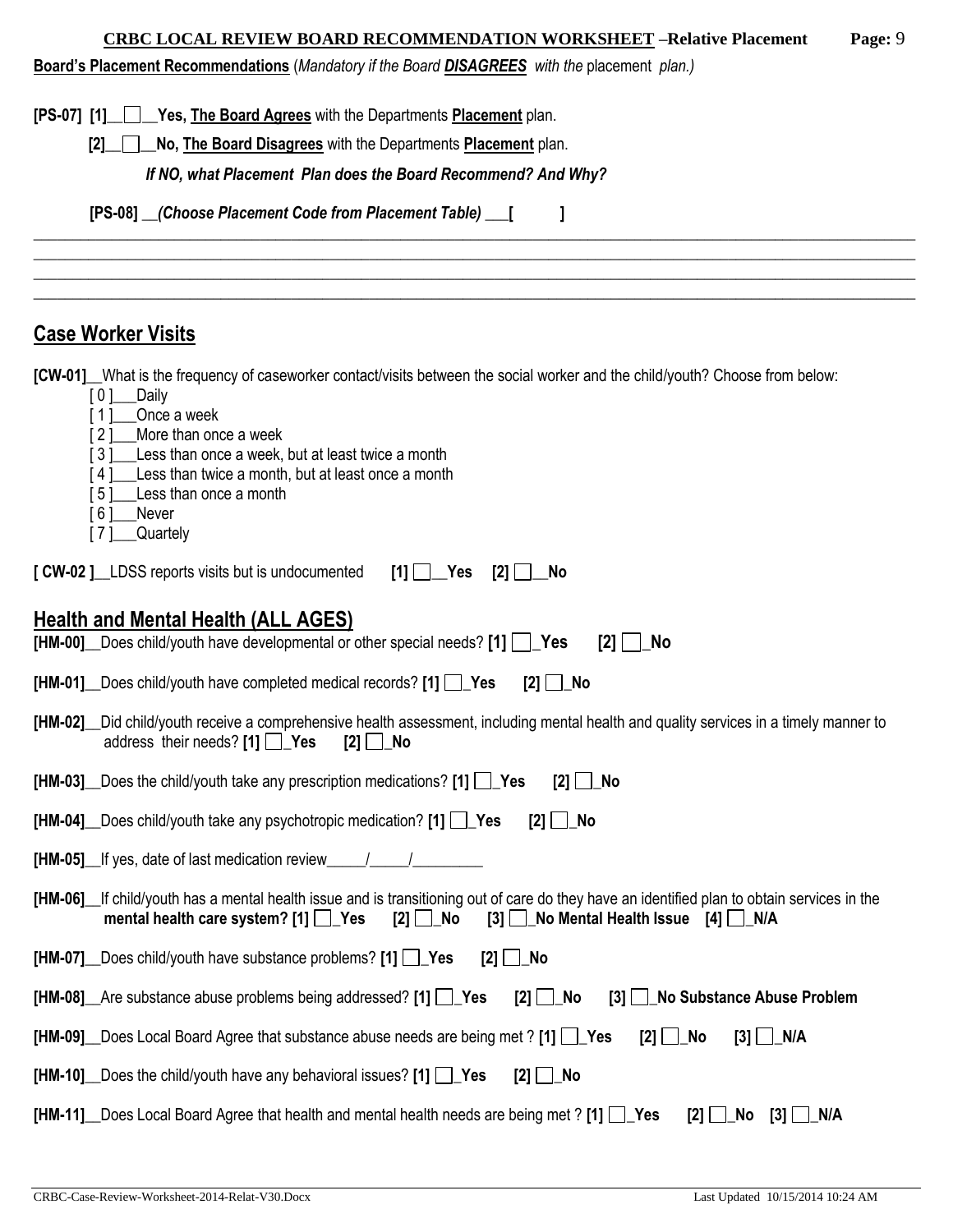| Page: $10$<br><b>CRBC LOCAL REVIEW BOARD RECOMMENDATION WORKSHEET -Relative Placement</b>                                                                                                                                                   |  |  |  |  |  |
|---------------------------------------------------------------------------------------------------------------------------------------------------------------------------------------------------------------------------------------------|--|--|--|--|--|
| [HM-12] Health/Mental Health Comments: (Use back page for more)                                                                                                                                                                             |  |  |  |  |  |
|                                                                                                                                                                                                                                             |  |  |  |  |  |
|                                                                                                                                                                                                                                             |  |  |  |  |  |
| <b>Education (ALL Ages)</b>                                                                                                                                                                                                                 |  |  |  |  |  |
| <b>[ED-01]</b> Is child/youth enrolled in school or other educational/vocational program ? [1] $\Box$ Yes [2] $\Box$ No<br>$[3]$ N/A due to age                                                                                             |  |  |  |  |  |
| <b>[ED-02]</b> Does child/youth have a 504 plan or IEP ? [1] $\Box$ Yes<br>$[2]$ $\Box$ No                                                                                                                                                  |  |  |  |  |  |
| <b>[ED-03]</b> If yes, is there a copy in the child's/youth's record ? [1] $\Box$ Yes<br>$[2]$ No                                                                                                                                           |  |  |  |  |  |
| [ED-04] Does child/youth have concrete plan detailing how they will complete high school/GED/earn certificate program? (Age 15/16)<br>[1] $\Box$ Yes<br>$\boxed{3}$ $\boxed{7}$ Not 15 or 16<br>[2] No                                      |  |  |  |  |  |
| [ED-05] Does child/youth have concrete plan for postsecondary education /employment/training ? Includes FAFSA (Age17)<br>[2] $\Box$ No<br>[1] $\Box$ Yes<br>$[3]$ Mot 17                                                                    |  |  |  |  |  |
| [ED-06] If child/youth is pursing Higher education did they apply for FAFSA? (Age17)<br>[3] Not 17 [4] Not Pursuing Higher Education<br>$[1]$ $\Box$ Yes<br>$[2]$ $\Box$ No                                                                 |  |  |  |  |  |
| [ED-07] Was child/youth referred for an ETV Grant?<br>$[2]$ No $[3]$ N/A<br>[1] $□$ Yes                                                                                                                                                     |  |  |  |  |  |
| [ED-08] Is there a transition plan for child/youth with specific educational goals and financial assistance goals ? (Age 17)<br>$[3]$ Not 17<br>$[1]$ $\Box$ Yes<br>$[2]$ No                                                                |  |  |  |  |  |
| <b>[ED-09]</b> DOES CHILD/YOUTH HAVE ACCESS TO POSTSECONDARY SUPPORTIVE SERVICES ?<br>$[1]$ $\Box$ Yes<br>[2] ∐_No                                                                                                                          |  |  |  |  |  |
| [ED-10] If child/youth is disabled and exiting school are they aware of and engaged with community supports? (Age 20)<br>[1] Nos [2] No [3] Not 20 [4] Not Disabled [5] Not Exiting School<br>(If NO above, Enter REASON in Comments below) |  |  |  |  |  |
| [ED-11] Does Local Board Agree that child/youth is being appropriately prepared to meet educational goals?<br>[1] $\Box$ Yes<br>$[2]$ No                                                                                                    |  |  |  |  |  |
| [ED-12]_Education Comments                                                                                                                                                                                                                  |  |  |  |  |  |
|                                                                                                                                                                                                                                             |  |  |  |  |  |
|                                                                                                                                                                                                                                             |  |  |  |  |  |
| <b>READY BY 21 (TRANSITIONING YOUTH)</b>                                                                                                                                                                                                    |  |  |  |  |  |
| <b>Employment</b> (14 and older)                                                                                                                                                                                                            |  |  |  |  |  |
| [EM-01] Is child/youth currently participating in paid or unpaid work experience?<br>$[1]$ $\Box$ Yes $[2]$ $\Box$ No                                                                                                                       |  |  |  |  |  |
| [EM-02] Is child/youth currently participating in paid or unpaid work experience that is relevant to career field of chioice?<br>[2] No [3] Unknown (Enter REASON in Comments below)<br>$[1]$ $\Box$ Yes                                    |  |  |  |  |  |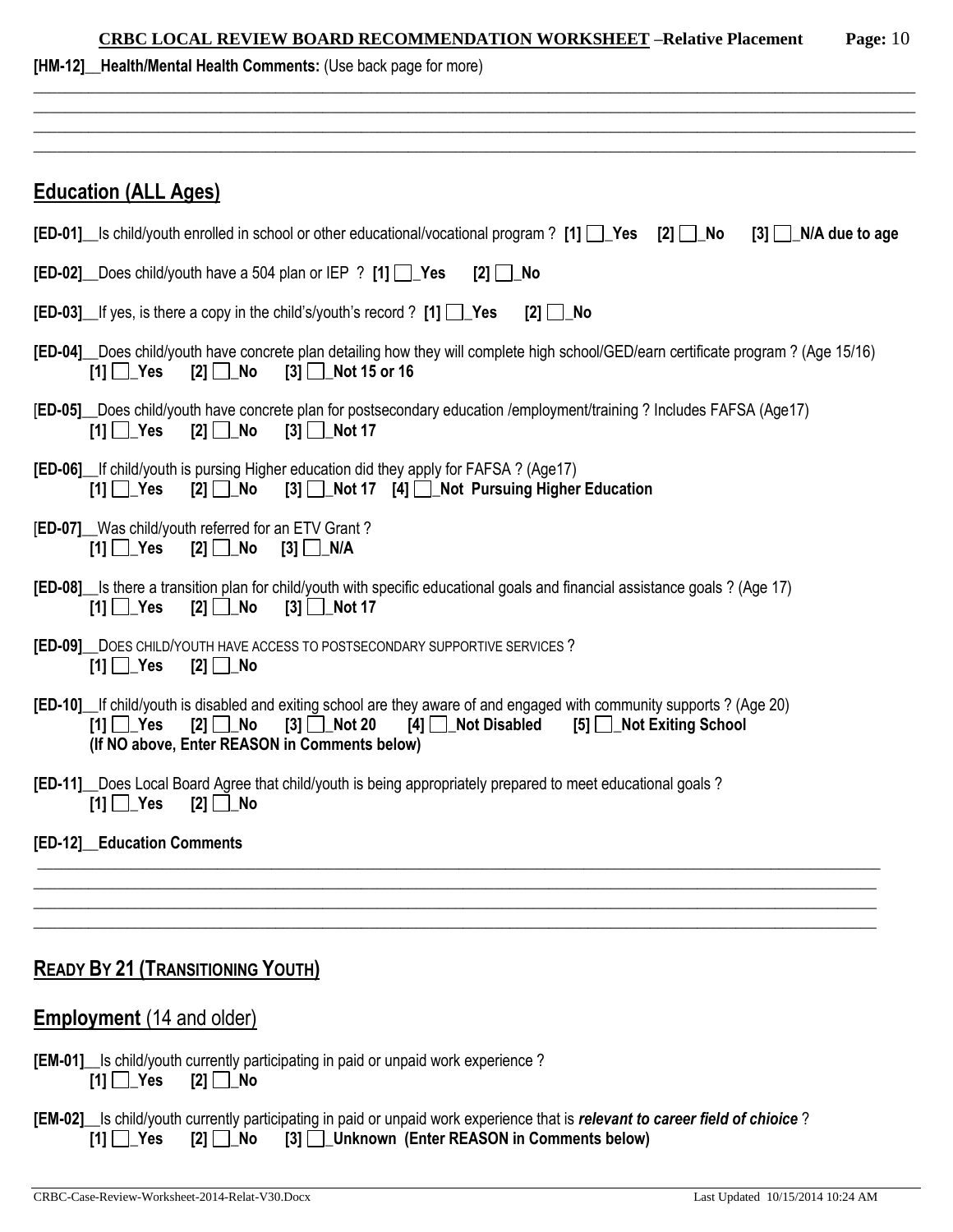| <b>CRBC LOCAL REVIEW BOARD RECOMMENDATION WORKSHEET - Relative Placement</b><br>Page: $11$                                                                                                                  |
|-------------------------------------------------------------------------------------------------------------------------------------------------------------------------------------------------------------|
| [EM-03] Has caseworker referred child/youth to summer or year round training and employment opportunities through MD Rise?<br>$[2]$ No $[3]$ Not Eligible due to age<br>$[1]$ $\Box$ Yes                    |
| [EM-04] If child/youth is 20 years old and employed are they earning a living wage ? (\$10hr)<br>$[2]$ No $[3]$ Not 20 $[4]$ Not Employed<br>$[1]$ $\Box$ Yes<br>$[5]$ Unknown                              |
| [EM-05] Does Local Board Agree that child/youth is being appropriately prepared to meet employment goals?<br>$[2]$ No $[3]$ N/A<br>$[1]$ $\Box$ Yes                                                         |
| [EM--06]_Employment Comments                                                                                                                                                                                |
|                                                                                                                                                                                                             |
| <b>Housing</b>                                                                                                                                                                                              |
| [HT-01] For youth transitioning out of care, has housing been specified?<br>$[2]$ No<br>[3] Not Transitioning Out of Care<br>$[1]$ $\Box$ Yes<br>$[4]$ N/A                                                  |
| [HT-02] For youth transitioning was information on alternative housing options provided?<br>$[2]$ $\Box$ No<br>[3] □ Not Transitioning Out of Care<br>$[1]$ $\Box$ Yes<br>$[4]$ N/A                         |
| [HT-03] Does Local Board Agree with the transitional housing plan?<br>[3] <b>Not Transitioning Out of Care</b><br>$[1]$ $\Box$ Yes<br>$[4]$ $\Box$ N/A                                                      |
|                                                                                                                                                                                                             |
|                                                                                                                                                                                                             |
| [RD-01] _Does Local Board Agree that the youth is being appropriately prepared for Transition out of care?<br>[3] Not Transitioning Out of Care<br>[2] <b>□</b> _No<br>$[1]$ $\Box$ Yes<br>$[4]$ $\Box$ N/A |
| <b>COURT</b>                                                                                                                                                                                                |
| (MM/DD/YYYY)                                                                                                                                                                                                |
| [CT-02] When is the next court date? $\frac{1}{\sqrt{1-\frac{1}{2}}}\$ (MM/DD/YYYY)                                                                                                                         |
| [CT-03] Court Comments: (Use back page for more)                                                                                                                                                            |
|                                                                                                                                                                                                             |
| [CT-04] Does child/youth have a Court Appointed Special Advocate (CASA)? [1] [ ] Yes [2] [ ] No                                                                                                             |
| [CT-05] Are there mandates from the court? [1] $\Box$ Yes (If yes, explain in comments) [2] $\Box$ No                                                                                                       |
| [CT-06] Mandates Comments: (Use back page for more)                                                                                                                                                         |
|                                                                                                                                                                                                             |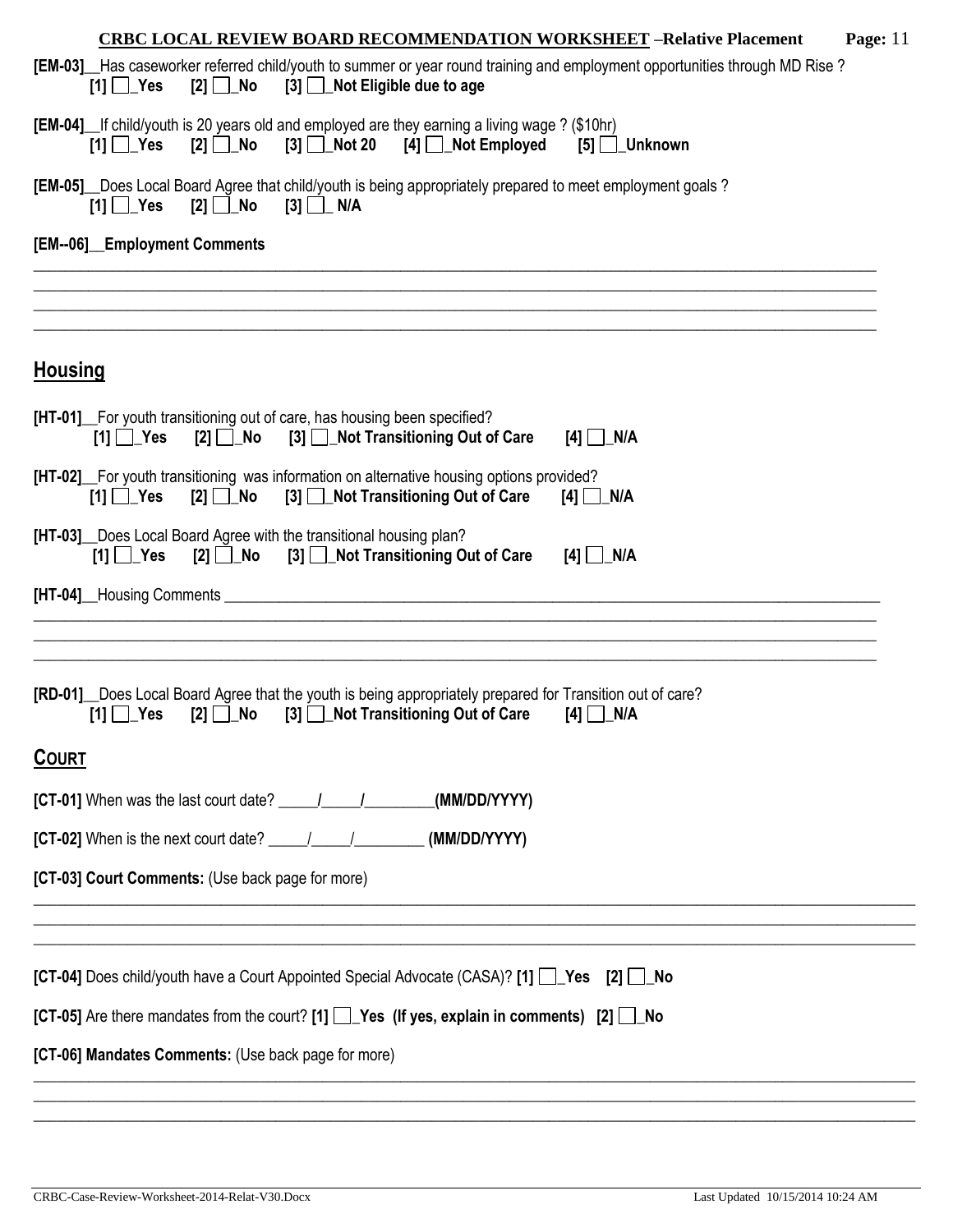#### **CRBC LOCAL REVIEW BOARD RECOMMENDATION WORKSHEET –Relative Placement Page:** 12

\_\_\_\_\_\_\_\_\_\_\_\_\_\_\_\_\_\_\_\_\_\_\_\_\_\_\_\_\_\_\_\_\_\_\_\_\_\_\_\_\_\_\_\_\_\_\_\_\_\_\_\_\_\_\_\_\_\_\_\_\_\_\_\_\_\_\_\_\_\_\_\_\_\_\_\_\_\_\_\_\_\_\_\_\_\_\_\_\_\_\_\_\_\_\_\_\_\_\_\_\_\_\_\_\_\_\_\_\_\_\_\_\_ \_\_\_\_\_\_\_\_\_\_\_\_\_\_\_\_\_\_\_\_\_\_\_\_\_\_\_\_\_\_\_\_\_\_\_\_\_\_\_\_\_\_\_\_\_\_\_\_\_\_\_\_\_\_\_\_\_\_\_\_\_\_\_\_\_\_\_\_\_\_\_\_\_\_\_\_\_\_\_\_\_\_\_\_\_\_\_\_\_\_\_\_\_\_\_\_\_\_\_\_\_\_\_\_\_\_\_\_\_\_\_\_\_ \_\_\_\_\_\_\_\_\_\_\_\_\_\_\_\_\_\_\_\_\_\_\_\_\_\_\_\_\_\_\_\_\_\_\_\_\_\_\_\_\_\_\_\_\_\_\_\_\_\_\_\_\_\_\_\_\_\_\_\_\_\_\_\_\_\_\_\_\_\_\_\_\_\_\_\_\_\_\_\_\_\_\_\_\_\_\_\_\_\_\_\_\_\_\_\_\_\_\_\_\_\_\_\_\_\_\_\_\_\_\_\_\_ \_\_\_\_\_\_\_\_\_\_\_\_\_\_\_\_\_\_\_\_\_\_\_\_\_\_\_\_\_\_\_\_\_\_\_\_\_\_\_\_\_\_\_\_\_\_\_\_\_\_\_\_\_\_\_\_\_\_\_\_\_\_\_\_\_\_\_\_\_\_\_\_\_\_\_\_\_\_\_\_\_\_\_\_\_\_\_\_\_\_\_\_\_\_\_\_\_\_\_\_\_\_\_\_\_\_\_\_\_\_\_\_\_

**[CT-07]** Is there evidence in the child's/youth's case record of follow-up with regards to court orders/mandates? **[1] \_Yes [2] \_No [3] \_No Court Order Mandates**

If yes dates:

| $[CI-08]$<br>(data#1)                     | (MM/DD/YYYY) |
|-------------------------------------------|--------------|
| $\ulcorner$ CT-09 $\ulcorner$<br>(data#2) | (MM/DD/YYYY) |
| $[CI-10]$<br>(data#3)                     | (MM/DD/YYYY) |
| $[CI-11]$<br>(data#4)                     | (MM/DD/YYYY) |

**[CT-12] Court Order Comments:** (Use back page for more)

#### **RISK INDICATORS**

| [RI-00] Are there any indicators of risk ?: [1] Pes [2] No (SKIP to SAFETY)                                                                                                                                                                                                   |
|-------------------------------------------------------------------------------------------------------------------------------------------------------------------------------------------------------------------------------------------------------------------------------|
|                                                                                                                                                                                                                                                                               |
| $\begin{bmatrix} RI-01 \end{bmatrix}$   $\begin{bmatrix} 1 \end{bmatrix}$ a CPS report is under review                                                                                                                                                                        |
| $[RI-02]$ [2] Abuse (for this child in home)                                                                                                                                                                                                                                  |
| found to be $[\text{RI-03}]$ $\Box$ (I) indicated $\Box$ (U) unsubstantiated for this child in this home                                                                                                                                                                      |
| $[RI-04]$   [3] Neglect (for this child in home)                                                                                                                                                                                                                              |
| found to be $[RI-05]$ $[$ $[$ $]$ $[$ $]$ $[$ $]$ $[$ $]$ $[$ $]$ $[$ $[$ $]$ $[$ $[$ $]$ $[$ $]$ $[$ $]$ $[$ $]$ $[$ $]$ $[$ $]$ $[$ $]$ $[$ $]$ $[$ $]$ $[$ $]$ $[$ $]$ $[$ $]$ $[$ $]$ $[$ $]$ $[$ $]$ $[$ $]$ $[$ $]$ $[$ $]$ $[$ $]$ $[$ $]$ $[$ $]$ $[$ $]$ $[$ $]$ $[$ |
| [RI-06] [4] Abuse (for another child in home)                                                                                                                                                                                                                                 |
| found to be $[RI-07]$ $\Box$ $(I)$ indicated $\Box$ $(U)$ unsubstantiated for another child in this home                                                                                                                                                                      |
| $[RI-08] \Box [5]$ Neglect (for another child in home)                                                                                                                                                                                                                        |
| found to be $[RI-09]$ $\Box$ (I) indicated $\Box$ (U) unsubstantiated for another child in this home                                                                                                                                                                          |
| $\begin{bmatrix} RI-10 \end{bmatrix}$ $\begin{bmatrix} 6 \end{bmatrix}$ There a risk of domestic violence occurring in this household                                                                                                                                         |
| <b>[RI-11]</b> [7] Parental visits subject the child to risk                                                                                                                                                                                                                  |
| <b>[RI-12]</b> [8] A household member has history of violence, child abuse, or child neglect                                                                                                                                                                                  |
| <b>[RI-13]</b> [9] Belief that a caregiver in this home is suspected of having a substance abuse problem                                                                                                                                                                      |

#### *Board's Risk Indicator Comments/Recommendations:*

| <b>SAFETY PROTOCOLS</b> |  |
|-------------------------|--|

**[SA-01] Is there a SafeC in the record? [1] \_\_Yes [2] \_\_No**

### **[SA-02] If there are INDICATORS of RISK, has applicable safety assessments and child protection protocols been followed ?**   $[1]$   $[2]$   $[2]$   $[3]$   $[3]$   $[5]$   $[5]$   $[6]$   $[6]$   $[6]$   $[6]$   $[6]$   $[6]$   $[6]$   $[6]$   $[6]$   $[6]$   $[6]$   $[6]$   $[6]$   $[6]$   $[6]$   $[6]$   $[6]$   $[6]$   $[6]$   $[6]$   $[6]$   $[6]$   $[6]$   $[6]$   $[6]$   $[6]$   $[6]$   $[6]$   $[6]$   $[6]$

\_\_\_\_\_\_\_\_\_\_\_\_\_\_\_\_\_\_\_\_\_\_\_\_\_\_\_\_\_\_\_\_\_\_\_\_\_\_\_\_\_\_\_\_\_\_\_\_\_\_\_\_\_\_\_\_\_\_\_\_\_\_\_\_\_\_\_\_\_\_\_\_\_\_\_\_\_\_\_\_\_\_\_\_\_\_\_\_\_\_\_\_\_\_\_\_\_\_\_\_\_\_\_\_\_\_\_\_\_\_\_\_ \_\_\_\_\_\_\_\_\_\_\_\_\_\_\_\_\_\_\_\_\_\_\_\_\_\_\_\_\_\_\_\_\_\_\_\_\_\_\_\_\_\_\_\_\_\_\_\_\_\_\_\_\_\_\_\_\_\_\_\_\_\_\_\_\_\_\_\_\_\_\_\_\_\_\_\_\_\_\_\_\_\_\_\_\_\_\_\_\_\_\_\_\_\_\_\_\_\_\_\_\_\_\_\_\_\_\_\_\_\_\_\_ \_\_\_\_\_\_\_\_\_\_\_\_\_\_\_\_\_\_\_\_\_\_\_\_\_\_\_\_\_\_\_\_\_\_\_\_\_\_\_\_\_\_\_\_\_\_\_\_\_\_\_\_\_\_\_\_\_\_\_\_\_\_\_\_\_\_\_\_\_\_\_\_\_\_\_\_\_\_\_\_\_\_\_\_\_\_\_\_\_\_\_\_\_\_\_\_\_\_\_\_\_\_\_\_\_\_\_\_\_\_\_\_

- **[SA-03] \_[1]\_**required CPS report not filed
- **[SA-04] [2]** child's case worker has not completed an inventory of who lives in the house
- **[SA-05] \_[3]\_**required visits with child have not occurred
- **[SA-06]**  $\boxed{14}$  foster home recon overdue
- **[SA-07] \_[5]\_**placement agency has not filed required quarterly report
- **[SA-08] [6]** abuse/investigation pending
- **[SA-09]**  $\Box$  **[7]** neglect Investigation is pending
- **[SA-10] [8]** required procedures not completed

| [SA-11] Is there a safety plan? [1] $\Box$ Yes [2] $\Box$ No [3] $\Box$ N/A |  |  |  |
|-----------------------------------------------------------------------------|--|--|--|
|-----------------------------------------------------------------------------|--|--|--|